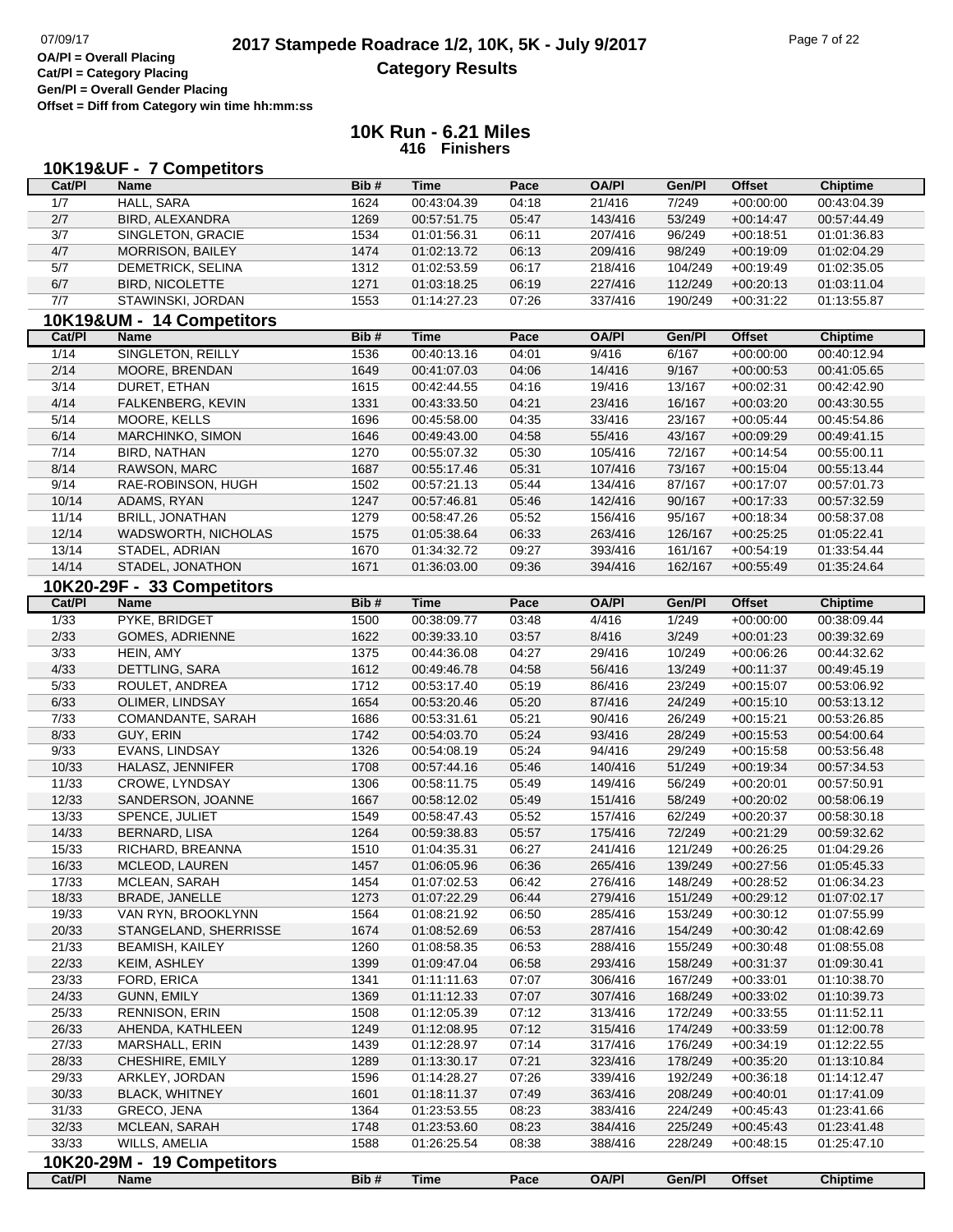# **2017 Stampede Roadrace 1/2, 10K, 5K - July 9/2017** Page 8 of 22<br> **2017 Stampede Roadrace 1/2, 10K, 5K - July 9/2017 Category Results**

**Cat/Pl = Category Placing Gen/Pl = Overall Gender Placing**

**Offset = Diff from Category win time hh:mm:ss**

| Cat/PI | 10K20-29M - 19 Competitors<br><b>Name</b> | Bib# | <b>Time</b> | Pace  | <b>OA/PI</b> | Gen/Pl  | <b>Offset</b> | <b>Chiptime</b> |
|--------|-------------------------------------------|------|-------------|-------|--------------|---------|---------------|-----------------|
| 1/19   | <b>TRAVAGLINI, MATTHEW</b>                | 1730 | 00:32:11.39 | 03:13 | 1/416        | 1/167   | $+00:00:00$   | 00:32:11.11     |
| 2/19   | BRETT, ALLAN                              | 1689 | 00:32:58.01 | 03:17 | 2/416        | 2/167   | $+00:00:46$   | 00:32:57.88     |
| 3/19   | KONDRO, MICHAEL                           | 1409 | 00:38:51.85 | 03:53 | 5/416        | 4/167   | $+00:06:40$   | 00:38:51.44     |
| 4/19   | FRANTZ, JACKSON                           | 1723 | 00:40:26.06 | 04:02 | 11/416       | 7/167   | $+00:08:14$   | 00:40:24.40     |
|        |                                           |      | 00:49:05.82 |       |              |         |               |                 |
| 5/19   | MCLEOD, GEOFF                             | 1456 |             | 04:54 | 50/416       | 39/167  | $+00:16:54$   | 00:48:57.82     |
| 6/19   | <b>BRAR, HARPREET</b>                     | 1740 | 00:50:08.73 | 05:00 | 58/416       | 45/167  | $+00:17:57$   | 00:50:01.39     |
| 7/19   | <b>BUTLER, ANDREW</b>                     | 1283 | 00:52:04.49 | 05:12 | 71/416       | 52/167  | $+00:19:53$   | 00:51:53.59     |
| 8/19   | RYAN, MATTHEW                             | 1520 | 00:52:51.90 | 05:17 | 78/416       | 57/167  | $+00:20:40$   | 00:52:35.03     |
| 9/19   | <b>BUCKLAND, ROBERT</b>                   | 1281 | 00:53:08.28 | 05:18 | 82/416       | 60/167  | $+00:20:56$   | 00:52:48.60     |
| 10/19  | <b>WEINSTEIN, ZACHARY</b>                 | 1581 | 00:53:13.34 | 05:19 | 85/416       | 63/167  | $+00:21:01$   | 00:52:53.78     |
| 11/19  | <b>BRADE, TYLER</b>                       | 1276 | 00:57:41.18 | 05:46 | 138/416      | 88/167  | $+00:25:29$   | 00:57:19.94     |
| 12/19  | SHARGOOL, DUSTIN                          | 1668 | 00:58:50.49 | 05:53 | 158/416      | 96/167  | $+00:26:39$   | 00:58:32.86     |
| 13/19  | NAGLE, ADRIAN                             | 1480 | 00:58:54.94 | 05:53 | 160/416      | 98/167  | $+00:26:43$   | 00:58:27.39     |
| 14/19  | SAVAGE, JEFF                              | 1524 | 00:59:09.05 | 05:54 | 165/416      | 101/167 | $+00:26:57$   | 00:58:59.66     |
| 15/19  | BRADE, KYLE                               | 1274 | 01:03:51.55 | 06:23 | 234/416      | 117/167 | $+00:31:40$   | 01:03:31.61     |
| 16/19  | HAGEN, EVAN                               | 1371 | 01:03:53.66 | 06:23 | 236/416      | 118/167 | $+00:31:42$   | 01:03:27.34     |
| 17/19  | MANITOPYES, DARIAN                        | 1645 | 01:07:49.23 | 06:46 | 281/416      | 130/167 | $+00:35:37$   | 01:07:31.60     |
|        |                                           |      |             |       |              |         |               |                 |
| 18/19  | GITTENS, DEX                              | 1739 | 01:08:02.07 | 06:48 | 282/416      | 131/167 | $+00:35:50$   | 01:07:51.27     |
| 19/19  | LIANG, BRIAN                              | 1422 | 01:08:21.92 | 06:50 | 284/416      | 132/167 | $+00:36:10$   | 01:07:55.99     |
|        | 10K30-39F - 84 Competitors                |      |             |       |              |         |               |                 |
| Cat/PI | <b>Name</b>                               | Bib# | <b>Time</b> | Pace  | <b>OA/PI</b> | Gen/Pl  | <b>Offset</b> | <b>Chiptime</b> |
| 1/84   | FRYDMAN, CHERYL                           | 1345 | 00:40:20.75 | 04:02 | 10/416       | 4/249   | $+00:00:00$   | 00:40:19.63     |
| 2/84   | COCKBURN, RAINA                           | 1718 | 00:40:59.67 | 04:05 | 13/416       | 5/249   | $+00:00:38$   | 00:40:58.21     |
| 3/84   | HISLOP, TORY                              | 1693 | 00:41:54.20 | 04:11 | 16/416       | 6/249   | $+00:01:33$   | 00:41:47.00     |
| 4/84   | SAWCHYN, KRISTA                           | 1525 | 00:46:52.39 | 04:41 | 36/416       | 11/249  | $+00:06:31$   | 00:46:51.12     |
| 5/84   | PENNY, ANN-MARIE                          | 1495 | 00:50:56.49 | 05:05 | 61/416       | 16/249  | $+00:10:35$   | 00:50:49.44     |
| 6/84   | ROCKER, KATHRYN                           | 1663 | 00:51:11.29 | 05:07 | 64/416       | 17/249  | $+00:10:50$   | 00:50:51.53     |
| 7/84   | <b>BELL, HEATHER</b>                      | 1263 | 00:53:03.06 | 05:18 | 80/416       | 22/249  | $+00:12:42$   | 00:52:44.90     |
|        |                                           |      |             |       |              |         |               |                 |
| 8/84   | MASTALIC, ANNABELLE                       | 1441 | 00:53:29.25 | 05:20 | 88/416       | 25/249  | $+00:13:08$   | 00:53:07.24     |
| 9/84   | WOODWORTH, LINDSAY                        | 1743 | 00:54:33.73 | 05:27 | 99/416       | 32/249  | $+00:14:12$   | 00:54:29.51     |
| 10/84  | <b>BEWS, JENNIFER</b>                     | 1266 | 00:54:54.69 | 05:29 | 102/416      | 33/249  | $+00:14:33$   | 00:54:50.01     |
| 11/84  | TAMBUNGOO, SAYOKO                         | 1501 | 00:55:47.48 | 05:34 | 112/416      | 37/249  | $+00:15:26$   | 00:55:41.64     |
| 12/84  | <b>BROWN, LACEY</b>                       | 1690 | 00:56:24.87 | 05:38 | 124/416      | 39/249  | $+00:16:04$   | 00:56:21.32     |
| 13/84  | SOLTANI, SABINE                           | 1546 | 00:56:27.08 | 05:38 | 125/416      | 40/249  | $+00:16:06$   | 00:56:13.01     |
| 14/84  | VENO, DESIRAE                             | 1572 | 00:56:27.23 | 05:38 | 126/416      | 41/249  | $+00:16:06$   | 00:56:06.77     |
| 15/84  | PRUDHOMME, SARAH                          | 1499 | 00:56:50.30 | 05:41 | 128/416      | 42/249  | $+00:16:29$   | 00:56:32.44     |
| 16/84  | DEROCHIE, LESA                            | 1610 | 00:56:52.80 | 05:41 | 129/416      | 43/249  | $+00:16:32$   | 00:56:38.93     |
| 17/84  | MCMURRAY, JENNA                           | 1461 | 00:57:07.14 | 05:42 | 132/416      | 46/249  | $+00:16:46$   | 00:56:43.24     |
| 18/84  | HINTHER, JENNY                            | 1626 | 00:57:09.98 | 05:43 | 133/416      | 47/249  | $+00:16:49$   | 00:57:04.23     |
| 19/84  | ROBERGE, ANDREA                           | 1511 | 00:57:26.15 | 05:44 | 135/416      | 48/249  | $+00:17:05$   | 00:57:12.72     |
| 20/84  | ALLEN, KRISTAL                            | 1252 | 00:57:39.89 | 05:45 | 137/416      | 50/249  | $+00:17:19$   | 00:57:24.55     |
| 21/84  | HODGE, SANDRA                             | 1627 | 00:58:20.31 | 05:50 | 152/416      | 59/249  | $+00:17:59$   | 00:58:06.45     |
| 22/84  | <b>VIVEK, KIRUTHIKA</b>                   | 1574 | 00:58:39.82 | 05:51 | 154/416      | 60/249  | $+00:18:19$   | 00:58:33.16     |
| 23/84  | CARTER-BIALY, LAUREN                      | 1285 | 00:58:46.80 | 05:52 | 155/416      | 61/249  | $+00:18:26$   | 00:58:28.95     |
| 24/84  | TROTTIER, CHANTAL                         | 1562 | 00:58:57.77 |       | 162/416      |         | $+00:18:37$   | 00:58:46.80     |
|        |                                           |      |             | 05:53 |              | 63/249  |               |                 |
| 25/84  | <b>RENTON, CHRISTY</b>                    | 1509 | 00:59:09.90 | 05:54 | 166/416      | 65/249  | $+00:18:49$   | 00:58:42.83     |
| 26/84  | BEEVER, JENNIFER                          | 1262 | 00:59:10.81 | 05:55 | 167/416      | 66/249  | $+00:18:50$   | 00:58:48.81     |
| 27/84  | LEGROW, AIMEE                             | 1638 | 00:59:26.06 | 05:56 | 172/416      | 69/249  | $+00:19:05$   | 00:58:51.80     |
| 28/84  | MACAULAY, MARION                          | 1430 | 00:59:44.24 | 05:58 | 177/416      | 74/249  | $+00:19:23$   | 00:59:19.44     |
| 29/84  | COLE, MELANIE                             | 1608 | 01:00:01.29 | 06:00 | 180/416      | 76/249  | $+00:19:40$   | 00:59:40.76     |
| 30/84  | CLINGMAN, PETRINA                         | 1734 | 01:00:06.95 | 06:00 | 182/416      | 78/249  | $+00:19:46$   | 00:59:51.29     |
| 31/84  | LOKE, CYNTHIA                             | 1426 | 01:00:29.19 | 06:02 | 183/416      | 79/249  | $+00:20:08$   | 00:59:57.05     |
| 32/84  | LAING, ALISON                             | 1414 | 01:00:40.31 | 06:04 | 184/416      | 80/249  | $+00:20:19$   | 01:00:25.63     |
| 33/84  | <b>INNES, CHRISTIE</b>                    | 1385 | 01:00:59.75 | 06:05 | 189/416      | 85/249  | $+00:20:39$   | 01:00:37.65     |
| 34/84  | CHAN, DANA                                | 1709 | 01:01:20.45 | 06:08 | 196/416      | 89/249  | $+00:20:59$   | 01:00:46.63     |
| 35/84  | <b>BARNES, ERIN</b>                       | 1598 | 01:01:33.81 | 06:09 | 202/416      | 93/249  | $+00:21:13$   | 01:01:29.67     |
| 36/84  | PFEIFFER, SHANNON                         | 1746 | 01:01:38.53 | 06:09 | 204/416      | 95/249  | $+00:21:17$   | 01:01:11.57     |
| 37/84  | MCFARLANE, SAMANTHA                       | 1446 |             | 06:13 | 208/416      | 97/249  |               | 01:02:00.79     |
|        |                                           |      | 01:02:11.07 |       |              |         | $+00:21:50$   |                 |
| 38/84  | POTTER, STEPHANIE                         | 1661 | 01:02:43.37 | 06:16 | 213/416      | 100/249 | $+00:22:22$   | 01:02:40.69     |
| 39/84  | KNUDSEN, BECKIE                           | 1408 | 01:02:50.30 | 06:17 | 217/416      | 103/249 | $+00:22:29$   | 01:02:37.76     |
| 40/84  | SMITH, KATIE                              | 1541 | 01:02:55.49 | 06:17 | 219/416      | 105/249 | $+00:22:34$   | 01:02:37.55     |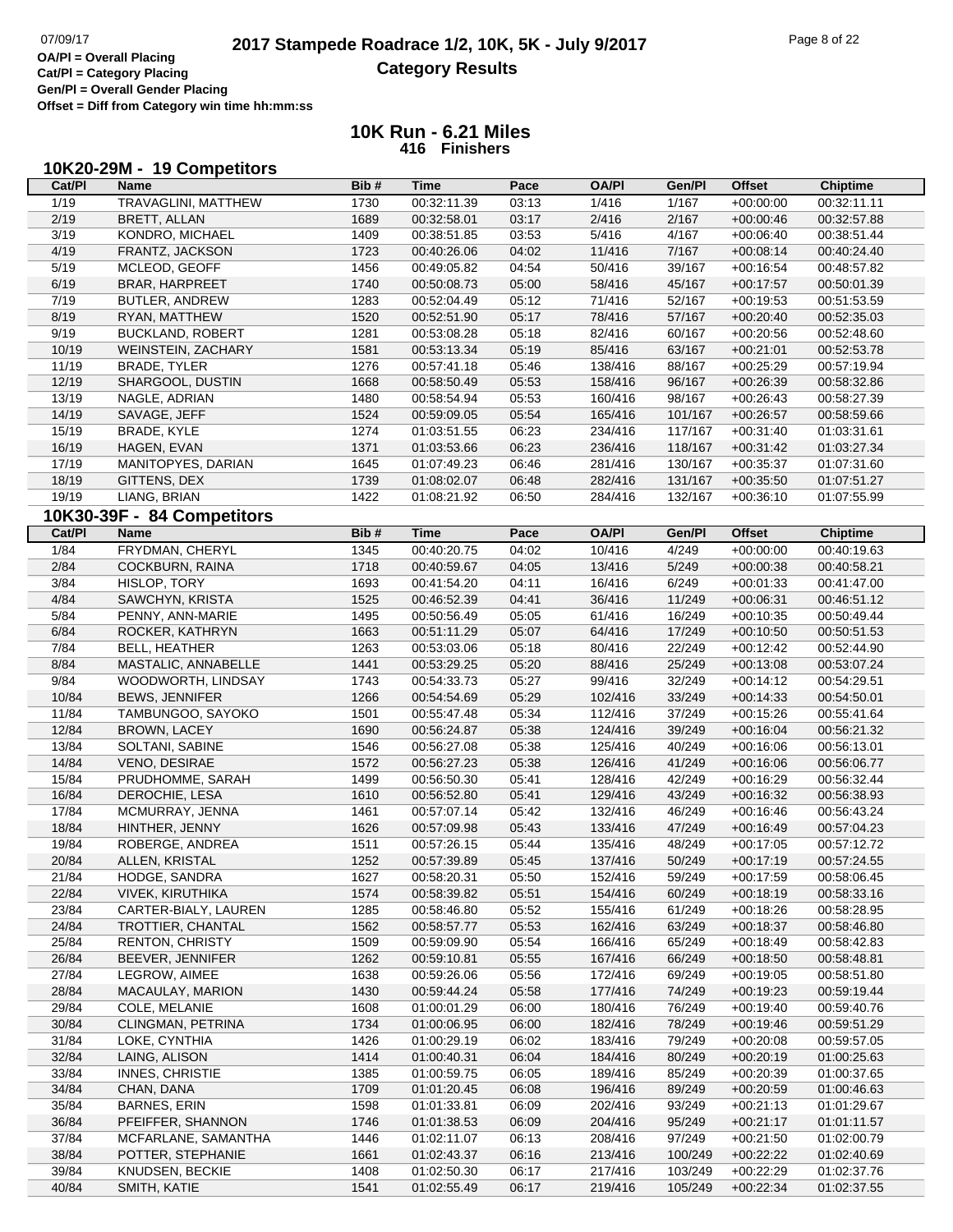# **2017 Stampede Roadrace 1/2, 10K, 5K - July 9/2017** Page 9 of 22<br> **2017 Stampede Roadrace 1/2, 10K, 5K - July 9/2017 Category Results**

**Cat/Pl = Category Placing Gen/Pl = Overall Gender Placing Offset = Diff from Category win time hh:mm:ss**

| Cat/PI | 10K30-39F - 84 Competitors<br><b>Name</b> | Bib# | <b>Time</b> | Pace  | <b>OA/PI</b> | Gen/Pl  | <b>Offset</b> | Chiptime        |
|--------|-------------------------------------------|------|-------------|-------|--------------|---------|---------------|-----------------|
| 41/84  | SADLER, HOLLIE                            | 1521 | 01:03:33.55 | 06:21 | 231/416      | 115/249 | $+00:23:12$   | 01:03:07.34     |
| 42/84  | MURPHY, REBECCA                           | 1697 | 01:03:41.47 | 06:22 | 233/416      | 117/249 | $+00:23:20$   | 01:02:56.42     |
| 43/84  | HOWLAND-LANGILL, CLARE                    | 1383 | 01:03:53.46 | 06:23 | 235/416      | 118/249 | $+00:23:32$   | 01:03:27.53     |
| 44/84  | SHERLEY, JILL                             | 1728 | 01:04:36.45 | 06:27 | 242/416      | 122/249 | $+00:24:15$   | 01:04:09.88     |
| 45/84  | MEYER, ALINE                              | 1463 | 01:04:38.07 | 06:27 | 244/416      | 124/249 | $+00:24:17$   | 01:04:27.87     |
| 46/84  | LABELLA, CHRISTINE                        | 1412 | 01:04:39.11 | 06:27 | 245/416      | 125/249 | $+00:24:18$   | 01:04:15.65     |
| 47/84  | YANG, EMMA                                | 1680 | 01:04:48.18 | 06:28 | 250/416      | 129/249 | $+00:24:27$   | 01:04:38.36     |
| 48/84  | <b>KETCHEN, COURTNEY</b>                  | 1402 | 01:04:57.25 | 06:29 | 251/416      | 130/249 | $+00:24:36$   | 01:04:45.28     |
| 49/84  | LAMOUREUX, ERIN                           | 1417 | 01:04:59.35 | 06:29 | 253/416      | 131/249 | $+00:24:38$   | 01:04:26.42     |
| 50/84  | SHIPLO, STEPHANIE                         | 1533 | 01:05:10.73 | 06:31 | 254/416      | 132/249 | $+00:24:49$   | 01:04:51.83     |
| 51/84  | RAMOS, LISSETTE                           | 1504 | 01:05:15.91 | 06:31 | 257/416      | 134/249 | $+00:24:55$   | 01:05:13.34     |
| 52/84  | <b>WATSON, KATRINA</b>                    | 1577 | 01:05:23.13 | 06:32 | 258/416      | 135/249 | $+00:25:02$   | 01:05:05.29     |
| 53/84  | FORD, MELISSA                             | 1342 | 01:05:26.65 | 06:32 | 259/416      | 136/249 | $+00:25:05$   | 01:05:08.13     |
| 54/84  | RAMOS-MANABAT, DIANA                      | 1505 | 01:05:35.47 | 06:33 | 262/416      | 137/249 | $+00:25:14$   | 01:05:32.90     |
| 55/84  | DYKE, JENNIFER                            | 1616 | 01:06:13.79 | 06:37 | 267/416      | 141/249 | $+00:25:53$   | 01:05:46.51     |
| 56/84  | HERSCHE, NADJA                            | 1380 | 01:06:15.81 | 06:37 | 268/416      | 142/249 | $+00:25:55$   | 01:05:57.57     |
| 57/84  | TWIN, ORLEANE                             | 1563 | 01:06:50.37 | 06:41 | 271/416      | 145/249 | $+00:26:29$   | 01:06:49.10     |
| 58/84  | <b>BRILL, PHOENIX</b>                     | 1280 | 01:07:03.88 | 06:42 | 277/416      | 149/249 | $+00:26:43$   | 01:06:53.51     |
| 59/84  | MACLACHLAN, KYLA                          | 1434 | 01:09:56.79 | 06:59 | 294/416      | 159/249 | $+00:29:36$   | 01:09:31.15     |
| 60/84  | NISHIZAKI, JULIE                          | 1486 | 01:10:58.29 | 07:05 | 304/416      | 165/249 | $+00:30:37$   | 01:10:17.21     |
| 61/84  | MARKLAND, ANAH-JAYNE                      | 1437 | 01:11:24.51 | 07:08 | 309/416      | 170/249 | $+00:31:03$   | 01:10:53.91     |
| 62/84  | GALE, JEN                                 | 1346 | 01:11:44.33 | 07:10 | 310/416      | 171/249 | $+00:31:23$   | 01:11:23.09     |
| 63/84  | MACEACHERN, MEAGHEN                       | 1433 | 01:12:07.94 | 07:12 | 314/416      | 173/249 | $+00.31.47$   | 01:11:58.55     |
| 64/84  | MCGREGOR, LAURA                           | 1448 | 01:12:43.09 | 07:16 | 319/416      | 177/249 | $+00:32:22$   | 01:12:37.64     |
| 65/84  | PARKER, JENN                              | 1490 | 01:13:32.25 | 07:21 | 324/416      | 179/249 | $+00:33:11$   | 01:13:17.02     |
| 66/84  | DOUGLAS, TARA                             | 1316 | 01:14:22.38 | 07:26 | 335/416      | 188/249 | $+00:34:01$   | 01:13:46.24     |
| 67/84  | FERRO, CARLEY                             | 1336 | 01:14:23.02 | 07:26 | 336/416      | 189/249 | $+00:34:02$   | 01:14:05.18     |
| 68/84  | VICCARS, LAURA                            | 1573 | 01:14:59.16 | 07:29 | 345/416      | 196/249 | $+00:34:38$   | 01:14:46.10     |
| 69/84  | HAMMERBERG, SUSAN                         | 1692 | 01:15:52.54 | 07:35 | 350/416      | 199/249 | $+00:35:31$   | 01:15:30.62     |
| 70/84  | SWAN, DARIA                               | 1699 | 01:18:44.35 | 07:52 | 366/416      | 211/249 | $+00:38:23$   | 01:18:17.01     |
| 71/84  | HEMBROFF, COURTNEY                        | 1376 | 01:21:32.92 | 08:09 | 374/416      | 217/249 | $+00:41:12$   | 01:20:49.70     |
| 72/84  | HAINES, JESSICA                           | 1372 | 01:22:29.63 | 08:14 | 376/416      | 219/249 | $+00:42:08$   | 01:21:59.35     |
| 73/84  | ANDRUSKY, SARA                            | 1256 | 01:23:10.97 | 08:19 | 379/416      | 221/249 | $+00:42:50$   | 01:22:32.60     |
| 74/84  | FONG, JOSEPHINE                           | 1340 | 01:26:07.82 | 08:36 | 386/416      | 227/249 | $+00:45:47$   | 01:25:56.28     |
| 75/84  | HELLIER, JUDY                             | 1625 | 01:29:47.88 | 08:58 | 390/416      | 230/249 | $+00:49:27$   | 01:29:18.28     |
| 76/84  | DEROWIN, PAMELA                           | 1611 | 01:30:42.16 | 09:04 | 392/416      | 232/249 | $+00:50:21$   | 01:30:42.16     |
| 77/84  | KEOGH, RACHEL                             | 1633 | 01:37:18.20 | 09:43 | 396/416      | 233/249 | $+00:56:57$   | 01:36:52.76     |
| 78/84  | KEOGH, AINE                               | 1632 | 01:37:18.66 | 09:43 | 397/416      | 234/249 | $+00:56:57$   | 01:36:53.28     |
| 79/84  | STADEL, TANYA                             | 1673 | 01:44:00.80 | 10:24 | 400/416      | 236/249 | $+01:03:40$   | 01:43:21.90     |
| 80/84  | SHAW, SARAH                               | 1532 | 01:45:15.48 | 10:31 | 401/416      | 237/249 | $+01:04:54$   | 01:44:36.90     |
| 81/84  | WOOD, MICHELLE                            | 1592 | 01:45:15.93 | 10:31 | 402/416      | 238/249 | $+01:04:55$   | 01:44:37.57     |
| 82/84  | KNIVE, MELISSA                            | 1407 | 01:46:28.20 | 10:38 | 404/416      | 240/249 | $+01:06:07$   | 01:45:49.91     |
| 83/84  | <b>GERRITS, CATHERINE</b>                 | 1620 | 01:50:31.02 | 11:03 | 413/416      | 247/249 | $+01:10:10$   | 01:49:50.79     |
| 84/84  | DOWLING, KAYE                             | 1320 | 01:53:45.54 | 11:22 | 416/416      | 249/249 | $+01:13:24$   | 01:53:18.67     |
|        | 10K30-39M - 46 Competitors                |      |             |       |              |         |               |                 |
| Cat/PI | <b>Name</b>                               | Bib# | <b>Time</b> | Pace  | <b>OA/PI</b> | Gen/Pl  | Offset        |                 |
|        |                                           |      | 00:33:43.40 |       |              |         |               | <b>Chiptime</b> |
| 1/46   | JIROT, NICOLAS                            | 1630 |             | 03:22 | 3/416        | 3/167   | $+00:00:00$   | 00:33:43.07     |
| 2/46   | BERQUIST, GARY                            | 1265 | 00:40:29.45 | 04:02 | 12/416       | 8/167   | $+00:06:46$   | 00:40:28.08     |
| 3/46   | MOONEY, RYAN                              | 1471 | 00:42:15.18 | 04:13 | 18/416       | 12/167  | $+00:08:31$   | 00:42:14.68     |
| 4/46   | BIALY, ADAM                               | 1268 | 00:43:08.20 | 04:18 | 22/416       | 15/167  | $+00:09:24$   | 00:42:51.37     |
| 5/46   | CULLINGHAM, NICHOLAS                      | 1721 | 00:43:45.47 | 04:22 | 25/416       | 17/167  | $+00:10:02$   | 00:43:43.51     |
| 6/46   | GOOSEN, RYAN                              | 1358 | 00:45:06.36 | 04:30 | 31/416       | 21/167  | $+00:11:22$   | 00:44:57.74     |
| 7/46   | GHERAN, PAUL                              | 1354 | 00:45:33.69 | 04:33 | 32/416       | 22/167  | $+00:11:50$   | 00:45:32.03     |
| 8/46   | MCLEOD, SEAN                              | 1458 | 00:46:28.07 | 04:38 | 34/416       | 24/167  | $+00:12:44$   | 00:46:19.45     |
| 9/46   | HOPP, BRAD                                | 1628 | 00:48:01.39 | 04:48 | 41/416       | 30/167  | $+00:14:17$   | 00:47:52.00     |
| 10/46  | CAMPBELL, HARRY                           | 1691 | 00:48:54.68 | 04:53 | 46/416       | 35/167  | $+00:15:11$   | 00:48:53.96     |
| 11/46  | ROSS, MARSHALL                            | 1516 | 00:48:56.06 | 04:53 | 47/416       | 36/167  | $+00:15:12$   | 00:48:38.21     |
| 12/46  | <b>GHERAN, CHRIS</b>                      | 1352 | 00:49:00.74 | 04:54 | 48/416       | 37/167  | $+00:15:17$   | 00:49:00.74     |
| 13/46  | HENRY, STEVEN                             | 1749 | 00:49:51.24 | 04:59 | 57/416       | 44/167  | $+00:16:07$   | 00:49:51.24     |
| 14/46  | NICOL, ADAM                               | 1715 | 00:51:19.38 | 05:07 | 65/416       | 48/167  | $+00:17:35$   | 00:51:12.76     |
| 15/46  | DUONG, BRENDAN                            | 1614 | 00:51:29.25 | 05:08 | 67/416       | 50/167  | $+00:17:45$   | 00:51:15.38     |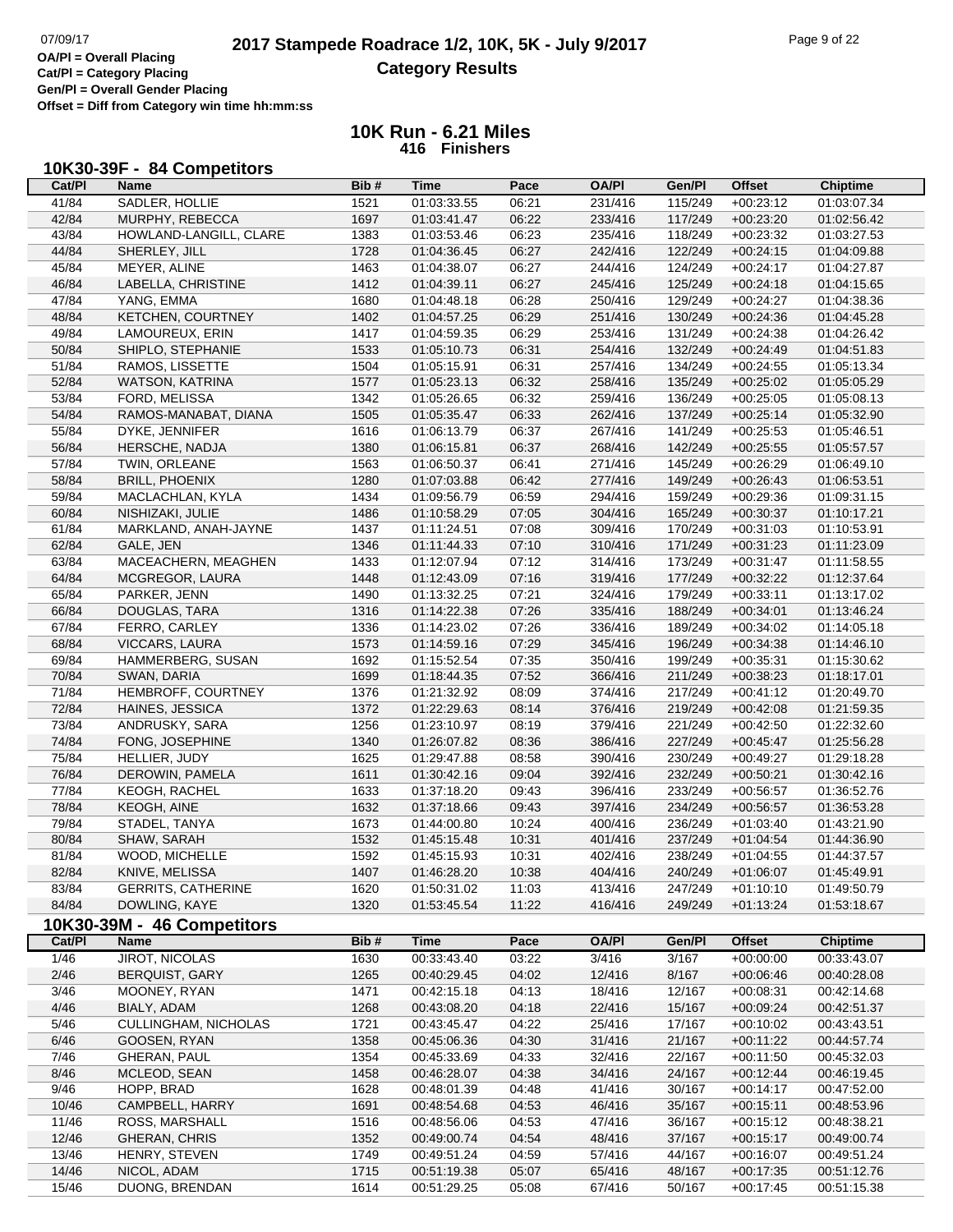# **2017 Stampede Roadrace 1/2, 10K, 5K - July 9/2017** Page 10 of 22<br> **2017 Stampede Roadrace 1/2, 10K, 5K - July 9/2017 Category Results**

**Cat/Pl = Category Placing Gen/Pl = Overall Gender Placing**

**Offset = Diff from Category win time hh:mm:ss**

| 10K30-39M - 46 Competitors |  |
|----------------------------|--|
|----------------------------|--|

| Cat/PI         | Name                           | Bib#         | <b>Time</b>                | Pace           | <b>OA/PI</b>       | Gen/Pl             | <b>Offset</b>              | <b>Chiptime</b>            |
|----------------|--------------------------------|--------------|----------------------------|----------------|--------------------|--------------------|----------------------------|----------------------------|
| 16/46          | MANABAT, RYAN                  | 1435         | 00:52:24.20                | 05:14          | 74/416             | 55/167             | $+00:18:40$                | 00:52:22.27                |
| 17/46          | SOLMOSAN, JEFF                 | 1545         | 00:53:09.96                | 05:19          | 84/416             | 62/167             | $+00:19:26$                | 00:52:53.01                |
| 18/46          | CHOW, HENRY                    | 1293         | 00:53:32.28                | 05:21          | 91/416             | 65/167             | $+00:19:48$                | 00:53:10.68                |
| 19/46          | STANFIELD, KEVIN               | 1552         | 00:54:31.52                | 05:27          | 97/416             | 66/167             | $+00:20:48$                | 00:54:19.64                |
| 20/46          | WOODCOCK, BEN                  | 1731         | 00:55:44.38                | 05:34          | 110/416            | 74/167             | $+00:22:00$                | 00:55:32.62                |
| 21/46          | <b>BENOIT, OLIVIER</b>         | 1600         | 00:55:46.34                | 05:34          | 111/416            | 75/167             | $+00:22:02$                | 00:55:42.64                |
| 22/46          | ANDRUSKY, JOHN-PAUL            | 1255         | 00:56:03.82                | 05:36          | 118/416            | 80/167             | $+00:22:20$                | 00:55:30.22                |
| 23/46          | RODRIGUES JR, RODOLFO          | 1729         | 00:56:17.97                | 05:37          | 120/416            | 82/167             | $+00:22:34$                | 00:56:17.97                |
| 24/46          | BEECH, JEFF                    | 1261         | 00:56:19.72                | 05:37          | 121/416            | 83/167             | $+00:22:36$                | 00:56:06.02                |
| 25/46          | CHURCHILL, CLAY                | 1296         | 00:56:21.46                | 05:38          | 122/416            | 84/167             | $+00:22:38$                | 00:56:01.29                |
| 26/46          |                                |              |                            |                |                    |                    |                            | 00:56:00.58                |
|                | CHAN, JEFFERY                  | 1287         | 00:56:21.82                | 05:38          | 123/416            | 85/167             | $+00:22:38$                |                            |
| 27/46          | ROBERGE, BRIAN                 | 1512         | 00:56:36.16                | 05:39          | 127/416            | 86/167             | $+00:22:52$                | 00:56:23.49                |
| 28/46          | MARKLAND, JUSTIN               | 1438         | 00:58:56.93                | 05:53          | 161/416            | 99/167             | $+00:25:13$                | 00:58:32.13                |
| 29/46          | KRNJAJA, MILOS                 | 1635         | 00:59:16.90                | 05:55          | 168/416            | 102/167            | $+00:25:33$                | 00:59:00.53                |
| 30/46          | <b>INNES, CORY</b>             | 1386         | 01:01:00.21                | 06:06          | 190/416            | 105/167            | $+00:27:16$                | 01:00:38.77                |
| 31/46          | CHAN, DESMOND                  | 1710         | 01:01:20.25                | 06:08          | 195/416            | 107/167            | $+00:27:36$                | 01:00:46.43                |
| 32/46          | MARTINS VIOLINI, DIEGO         | 1440         | 01:01:33.42                | 06:09          | 201/416            | 109/167            | $+00:27:50$                | 01:01:13.04                |
| 33/46          | JOSEPHSON, COLIN               | 1394         | 01:01:40.60                | 06:10          | 205/416            | 110/167            | $+00:27:57$                | 01:01:23.06                |
| 34/46          | CRAMER, ALLAN                  | 1305         | 01:03:04.41                | 06:18          | 223/416            | 115/167            | $+00:29:21$                | 01:02:50.35                |
| 35/46          | SRINIVASAN, PRABHU             | 1550         | 01:04:16.92                | 06:25          | 238/416            | 119/167            | $+00:30:33$                | 01:03:45.34                |
| 36/46          | MWENYA, AZARION                | 1747         | 01:05:12.55                | 06:31          | 256/416            | 123/167            | $+00:31:29$                | 01:05:01.27                |
| 37/46          | FORD, RUSS                     | 300          | 01:05:26.77                | 06:32          | 260/416            | 124/167            | $+00.31.43$                | 01:05:08.39                |
| 38/46          | DAVID, SEAN                    | 1609         | 01:06:55.06                | 06:41          | 274/416            | 127/167            | $+00:33:11$                | 01:06:24.68                |
| 39/46          | TOWNSEND, JEFFREY              | 1561         | 01:08:24.91                | 06:50          | 286/416            | 133/167            | $+00:34:41$                | 01:08:18.19                |
| 40/46          | FARAGO, MICHAEL                | 1332         | 01:10:00.61                | 07:00          | 296/416            | 137/167            | $+00:36:17$                | 01:09:38.93                |
| 41/46          | NISHIZAKI, DAVE                | 1485         | 01:10:58.02                | 07:05          | 303/416            | 139/167            | $+00:37:14$                | 01:10:16.22                |
| 42/46          | <b>HABERLIN, MATT</b>          | 1370         | 01:11:50.20                | 07:11          | 311/416            | 140/167            | $+00:38:06$                | 01:11:37.14                |
| 43/46          | CRAIG, KYLE                    | 1304         | 01:12:40.83                | 07:16          | 318/416            | 142/167            | $+00:38:57$                | 01:12:35.47                |
| 44/46          | STONE, JONATHAN                | 1556         | 01:15:20.67                | 07:32          | 347/416            | 151/167            | $+00:41:37$                | 01:15:05.61                |
| 45/46          | GAIR, LYALL                    | 1750         | 01:17:34.22                | 07:45          | 361/416            | 155/167            | $+00:43:50$                | 01:17:10.04                |
| 46/46          | STADEL, MICHAEL                | 1672         | 01:36:04.93                | 09:36          | 395/416            | 163/167            | $+01:02:21$                | 01:35:27.65                |
|                | 10K40-49F - 71 Competitors     |              |                            |                |                    |                    |                            |                            |
|                | <b>Name</b>                    | Bib#         | <b>Time</b>                |                | <b>OA/PI</b>       |                    | <b>Offset</b>              |                            |
| Cat/PI         |                                |              |                            | Pace           |                    | Gen/Pl             |                            | <b>Chiptime</b>            |
| 1/71           | <b>BUHLERS, DEBORAH</b>        | 1282         | 00:39:14.47                | 03:55          | 6/416              | 2/249              | $+00:00:00$                | 00:39:13.97                |
| 2/71           | ARCHIBALD, JENNIFER            | 1713         | 00:43:34.78                | 04:21          | 24/416             | 8/249              | $+00:04:20$                | 00:43:30.27                |
| 3/71           | FARRELL, CHRISTINE             | 1722         | 00:50:36.51                | 05:03          | 59/416             | 14/249             | $+00:11:22$                | 00:50:33.87                |
| 4/71           | LAW DABISZA, JANELLE           | 1418         | 00:50:39.33                | 05:03          | 60/416             | 15/249             | $+00:11:24$                | 00:50:25.53                |
| 5/71           | GOUDIE, ALICE                  | 1359         | 00:51:31.50                | 05:09          | 68/416             | 18/249             | $+00:12:17$                | 00:51:27.60                |
| 6/71           | ARKLEY, LEAH                   | 1597         | 00:52:02.26                | 05:12          | 70/416             | 19/249             | $+00:12:47$                | 00:51:46.47                |
| 7/71           | DONATO, ADRIANNA               | 1315         | 00:52:24.44                | 05:14          | 75/416             | 20/249             | $+00:13:09$                | 00:52:16.33                |
| 8/71           | LUDBROOK, MICHELLE             | 1641         | 00:52:38.64                | 05:15          | 77/416             | 21/249             | $+00.13.24$                | 00:52:28.44                |
| 9/71           | MCINNES, BRENDA                | 1449         | 00:54:25.90                | 05:26          | 96/416             | 31/249             | $+00:15:11$                | 00:54:20.84                |
| 10/71          |                                |              |                            |                |                    |                    |                            |                            |
| 11/71          | ERFLE, SHANNON                 | 1324         | 00:55:42.86                | 05:34          | 109/416            | 36/249             | $+00:16:28$                | 00:55:41.21                |
| 12/71          | GRIGOROVA, DIANA               | 1368         | 00:56:59.17                | 05:41          | 130/416            | 44/249             | $+00:17:44$                | 00:56:56.23                |
|                | HALL, DEBORAH                  | 1623         | 00:57:03.98                | 05:42          | 131/416            | 45/249             | $+00:17:49$                | 00:56:49.76                |
| 13/71          | AUCOIN, SUZANNE                | 1257         | 00:57:29.78                | 05:44          | 136/416            | 49/249             | $+00:18:15$                | 00:57:17.22                |
| 14/71          | LUKINUK, ELIZABETH             | 1429         | 00:58:08.00                | 05:48          | 148/416            | 55/249             | $+00:18:53$                | 00:57:57.52                |
| 15/71          | RIGBY, LEEANNE                 | 1662         | 00:59:06.02                | 05:54          | 164/416            | 64/249             | $+00:19:51$                | 00:59:01.62                |
| 16/71          | NIELSON, STACEY                | 1484         | 00:59:17.36                | 05:55          | 169/416            | 67/249             | $+00.20.02$                | 00:59:09.57                |
| 17/71          | PERRY, CAROL                   | 1496         | 00:59:39.84                | 05:57          | 176/416            | 73/249             | $+00:20:25$                | 00:59:17.64                |
| 18/71          | PHILLIPS, JULIE                | 1711         | 01:00:00.15                | 06:00          | 179/416            | 75/249             | $+00:20:45$                | 00:59:42.30                |
| 19/71          | YEE, LESLIE                    | 1700         | 01:00:41.84                | 06:04          | 185/416            | 81/249             | $+00:21:27$                | 01:00:30.76                |
| 20/71          | DIBSKI, PATTI                  | 1613         | 01:00:44.15                | 06:04          | 186/416            | 82/249             | $+00:21:29$                | 01:00:28.36                |
| 21/71          | PANDILA, CATHY                 | 1489         | 01:01:09.25                | 06:06          | 192/416            | 86/249             |                            | 01:00:38.86                |
|                |                                |              |                            | 06:07          |                    |                    | $+00:21:54$                |                            |
| 22/71          | CHALIFOUX, LILLIANA            | 577          | 01:01:17.09                |                | 194/416            | 88/249             | $+00:22:02$                | 01:01:04.76                |
| 23/71          | MUNOZ, LAURA                   | 1651         | 01:01:21.07                | 06:08          | 197/416            | 90/249             | $+00:22:06$                | 01:00:48.65                |
| 24/71          | MANN, URSULA                   | 1436         | 01:01:21.40                | 06:08          | 198/416            | 91/249             | $+00:22:06$                | 01:00:48.47                |
| 25/71          | THERRIEN, MOLLY                | 1732         | 01:01:37.96                | 06:09          | 203/416            | 94/249             | $+00:22:23$                | 01:01:22.48                |
| 26/71          | LEE, LAURA                     | 1637         | 01:02:26.93                | 06:14          | 210/416            | 99/249             | $+00:23:12$                | 01:02:19.53                |
| 27/71<br>28/71 | ANDREAS, LANETTE<br>YEE, SUSAN | 1595<br>1682 | 01:02:48.66<br>01:02:50.13 | 06:16<br>06:17 | 214/416<br>216/416 | 101/249<br>102/249 | $+00:23:34$<br>$+00:23:35$ | 01:02:28.09<br>01:02:38.39 |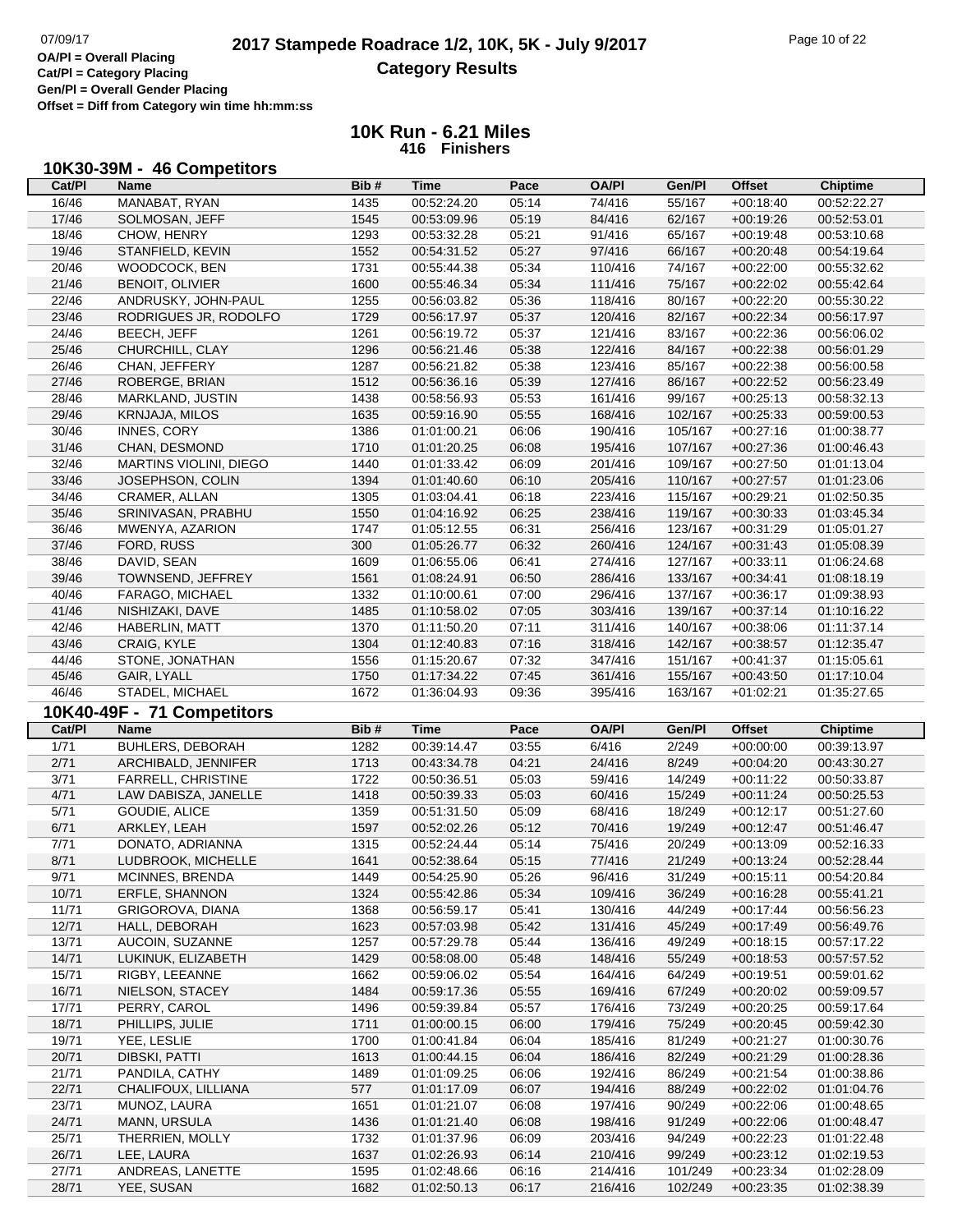## **2017 Stampede Roadrace 1/2, 10K, 5K - July 9/2017** Page 11 of 22<br> **DA/PI** = Overall Placing 2017 Stampede Roadrace 1/2, 10K, 5K - July 9/2017 **Category Results**

**Cat/Pl = Category Placing Gen/Pl = Overall Gender Placing Offset = Diff from Category win time hh:mm:ss**

| <b>71 Competitors</b><br>10K40-49F - |  |
|--------------------------------------|--|
|--------------------------------------|--|

| Cat/PI | Name                       | Bib# | Time        | Pace  | <b>OA/PI</b>     | Gen/Pl  | <b>Offset</b> | <b>Chiptime</b>            |
|--------|----------------------------|------|-------------|-------|------------------|---------|---------------|----------------------------|
| 29/71  | KARVINEN, TRISHA           | 1396 | 01:02:56.49 | 06:17 | 221/416          | 107/249 | $+00:23:42$   | 01:02:33.24                |
| 30/71  | <b>REABURN, TARA</b>       | 1506 | 01:03:28.93 | 06:20 | 229/416          | 113/249 | $+00:24:14$   | 01:03:02.24                |
| 31/71  | FLEMMING, MICHELLE         | 1339 | 01:03:30.88 | 06:21 | 230/416          | 114/249 | $+00:24:16$   | 01:03:16.22                |
| 32/71  | <b>BANNISTER, LORI</b>     | 1259 | 01:03:39.53 | 06:21 | 232/416          | 116/249 | $+00:24:25$   | 01:03:13.11                |
| 33/71  | DEBERT, CHANTEL            | 1311 | 01:04:36.66 | 06:27 | 243/416          | 123/249 | $+00:25:22$   | 01:04:13.08                |
| 34/71  | MICHELIN, KARI             | 1464 | 01:04:41.53 | 06:28 | 247/416          | 126/249 | $+00:25:27$   | 01:04:37.45                |
| 35/71  | MARSHALL, SARAH            | 1714 | 01:04:47.35 | 06:28 | 248/416          | 127/249 | $+00:25:32$   | 01:04:18.81                |
| 36/71  | KALMET, ASTRID             | 1694 | 01:04:47.42 | 06:28 | 249/416          | 128/249 | $+00:25:32$   | 01:04:19.19                |
| 37/71  | SMITH, KIRSTIE             | 1543 | 01:05:12.42 | 06:31 | 255/416          | 133/249 | $+00:25:57$   | 01:04:53.70                |
| 38/71  | SMITH, CATHERINE           | 1540 | 01:05:56.63 | 06:35 | 264/416          | 138/249 | $+00:26:42$   | 01:05:33.92                |
| 39/71  | WICKES, SANDRA             | 1586 | 01:06:09.52 | 06:36 | 266/416          | 140/249 | $+00:26:55$   | 01:05:48.89                |
| 40/71  | NEWMAN, CANDACE            | 1482 | 01:06:33.33 | 06:39 | 269/416          | 143/249 | $+00:27:18$   | 01:06:21.21                |
| 41/71  | BRAUNBERGER, DANA          | 1278 | 01:06:33.45 | 06:39 | 270/416          | 144/249 | $+00:27:18$   | 01:06:20.51                |
| 42/71  | SINGLETON, JUNE            | 1535 | 01:06:52.22 | 06:41 | 272/416          | 146/249 | $+00:27:37$   | 01:06:32.74                |
| 43/71  | MILLER, JENNIFER           | 1466 | 01:07:10.93 | 06:43 | 278/416          | 150/249 | $+00:27:56$   | 01:06:47.49                |
| 44/71  | ABRAHAM, SALLY             | 1245 | 01:08:17.66 | 06:49 | 283/416          | 152/249 | $+00:29:03$   | 01:07:54.99                |
| 45/71  | FARLEY, TARA               | 1334 | 01:10:25.18 | 07:02 | 298/416          | 160/249 | $+00:31:10$   | 01:10:12.35                |
| 46/71  | YEE, LINDA                 | 1681 | 01:10:26.72 | 07:02 | 299/416          | 161/249 | $+00:31:12$   | 01:10:16.14                |
| 47/71  | FAIRLEIGH, KERSTEN         | 1329 | 01:10:40.43 | 07:04 | 300/416          | 162/249 | $+00:31:25$   | 01:10:31.32                |
| 48/71  | <b>BURROWS, JANET</b>      | 1606 | 01:10:40.82 | 07:04 | 301/416          | 163/249 | $+00:31:26$   | 01:10:32.06                |
| 49/71  | DEACON, IRMA               | 1310 | 01:13:48.77 | 07:22 | 327/416          | 181/249 | $+00:34:34$   | 01:13:17.41                |
| 50/71  | HLADY, CHERINE             | 1381 | 01:13:58.05 | 07:23 | 329/416          | 183/249 | $+00:34:43$   | 01:13:30.97                |
| 51/71  | MCINTOSH, ANNE             | 1451 | 01:13:58.29 | 07:23 | 330/416          | 184/249 | $+00:34:43$   | 01:13:31.12                |
| 52/71  | SWANEY, HEATHER BETH       | 1557 | 01:14:20.55 | 07:26 | 332/416          | 186/249 | $+00:35:06$   | 01:13:44.53                |
| 53/71  | CLARK, KIMBERLEY           | 1298 | 01:15:24.75 | 07:32 | 348/416          | 197/249 | $+00:36:10$   | 01:15:08.52                |
| 54/71  | DICKINSON, LINDA           | 1314 | 01:15:47.11 | 07:34 | 349/416          | 198/249 | $+00:36:32$   | 01:15:18.98                |
| 55/71  | BOGAART, JANNA             | 1603 | 01:15:54.51 | 07:35 | 351/416          | 200/249 | $+00:36:40$   | 01:15:26.96                |
| 56/71  | SELANDERS, LAURA           | 1529 | 01:16:19.19 | 07:37 | 352/416          | 201/249 | $+00:37:04$   | 01:16:10.43                |
| 57/71  | <b>BLACKIE, KIM</b>        | 1707 | 01:16:21.42 | 07:38 | 355/416          | 204/249 | $+00:37:06$   | 01:16:08.30                |
| 58/71  | AZIZ, TALA                 | 1258 | 01:16:22.75 | 07:38 | 356/416          | 205/249 | $+00:37:08$   | 01:16:07.77                |
| 59/71  | PILI, SIMONETTE            | 1497 | 01:16:51.49 | 07:41 | 360/416          | 206/249 | $+00:37:37$   | 01:16:20.49                |
| 60/71  | BHALLA, ACHALA             | 1267 | 01:20:22.97 | 08:02 | 371/416          | 214/249 | $+00:41:08$   | 01:19:43.49                |
| 61/71  | OWENS, CLAIRE              | 1656 | 01:20:49.49 | 08:04 | 372/416          | 215/249 | $+00:41:35$   | 01:20:19.19                |
| 62/71  | <b>GARSTAD, TINA</b>       | 1706 | 01:20:49.94 | 08:04 | 373/416          | 216/249 | $+00:41:35$   | 01:20:20.62                |
| 63/71  | <b>GARRIES, SHERRI</b>     | 1349 | 01:22:10.75 | 08:13 | 375/416          | 218/249 | $+00:42:56$   | 01:21:42.12                |
| 64/71  | MOHARIB, NADIA             | 1470 | 01:22:52.24 | 08:17 | 377/416          | 220/249 | $+00:43:37$   | 01:22:27.98                |
| 65/71  | LIM, LEE                   | 1423 | 01:23:18.50 | 08:19 | 380/416          | 222/249 | $+00:44:04$   | 01:22:56.40                |
| 66/71  | BAYDA, JANET               | 1599 | 01:23:40.38 | 08:22 | 381/416          | 223/249 | $+00:44:25$   | 01:23:40.38                |
| 67/71  | MCMULLEN, JENNIFER         | 1460 | 01:30:36.67 | 09:03 | 391/416          | 231/249 | $+00:51:22$   | 01:30:27.64                |
| 68/71  | VAN SCHAGEN, CRIS          | 1566 | 01:43:39.59 | 10:21 | 399/416          | 235/249 | $+01:04:25$   | 01:43:10.87                |
| 69/71  | WONG, KAREN                | 1591 | 01:45:40.12 | 10:34 | 403/416          | 239/249 | $+01:06:25$   | 01:45:03.10                |
| 70/71  | ZIESEL, DANA               | 1684 | 01:46:31.00 | 10:39 | 406/416          | 242/249 | $+01:07:16$   | 01:46:05.23                |
| 71/71  | JOHNSON, KAREN             | 1631 | 01:49:03.57 | 10:54 | 412/416          | 246/249 | $+01:09:49$   | 01:48:23.97                |
|        | 10K40-49M - 39 Competitors |      |             |       |                  |         |               |                            |
| Cat/PI | <b>Name</b>                | Bib# | <b>Time</b> | Pace  | <b>OA/PI</b>     | Gen/Pl  | <b>Offset</b> | <b>Chiptime</b>            |
|        | LUKINUK, BRENDT            |      | 00:41:18.49 |       |                  |         |               |                            |
| 1/39   |                            | 1428 |             | 04:07 | 15/416           | 10/167  | $+00:00:00$   | 00:41:17.90                |
| 2/39   | FALKE, GUNNAR              | 1330 | 00:42:06.73 | 04:12 | 17/416           | 11/167  | $+00:00:48$   | 00:42:04.08                |
| 3/39   | THEAL, CHRIS               | 1559 | 00:44:00.98 | 04:24 | 26/416<br>27/416 | 18/167  | $+00:02:42$   | 00:44:00.39<br>00:44:17.86 |
| 4/39   | <b>CULLINGHAM, MIKE</b>    | 1720 | 00:44:20.42 | 04:26 | 35/416           | 19/167  | $+00:03:01$   |                            |
| 5/39   | <b>GARRIES, RUSSELL</b>    | 1348 | 00:46:38.10 | 04:39 |                  | 25/167  | $+00:05:19$   | 00:46:33.45                |
| 6/39   | CORNELSSEN, WAYNE          | 1745 | 00:46:59.46 | 04:41 | 37/416           | 26/167  | $+00:05:40$   | 00:46:54.47                |
| 7/39   | KEITH, ROB                 | 1401 | 00:47:31.72 | 04:45 | 39/416           | 28/167  | $+00:06:13$   | 00:47:24.88                |
| 8/39   | DURUSSEL, RYAN             | 1321 | 00:47:36.95 | 04:45 | 40/416           | 29/167  | $+00:06:18$   | 00:47:30.91                |
| 9/39   | HENRY, CHRISTOPHER         | 1724 | 00:48:42.84 | 04:52 | 44/416           | 33/167  | $+00:07:24$   | 00:48:23.16                |
| 10/39  | MICHELIN, JOHN             | 1648 | 00:48:47.97 | 04:52 | 45/416           | 34/167  | $+00:07:29$   | 00:48:44.61                |
| 11/39  | YOHANNES, ROBALE           | 1683 | 00:49:27.05 | 04:56 | 54/416           | 42/167  | $+00:08:08$   | 00:49:02.63                |
| 12/39  | LAMBERT, SEAN              | 1415 | 00:50:59.47 | 05:05 | 62/416           | 46/167  | $+00:09:40$   | 00:50:40.67                |
| 13/39  | <b>BOGAART, WILL</b>       | 1604 | 00:51:02.64 | 05:06 | 63/416           | 47/167  | $+00:09:44$   | 00:50:56.22                |
| 14/39  | ANDERSEN, ROBERT           | 1253 | 00:51:26.36 | 05:08 | 66/416           | 49/167  | $+00:10:07$   | 00:51:22.22                |
| 15/39  | <b>IRWIN, WADE</b>         | 1629 | 00:52:20.40 | 05:14 | 73/416           | 54/167  | $+00:11:01$   | 00:52:13.85                |
| 16/39  | PATNOE, ADAM               | 1493 | 00:52:32.56 | 05:15 | 76/416           | 56/167  | $+00:11:14$   | 00:52:22.37                |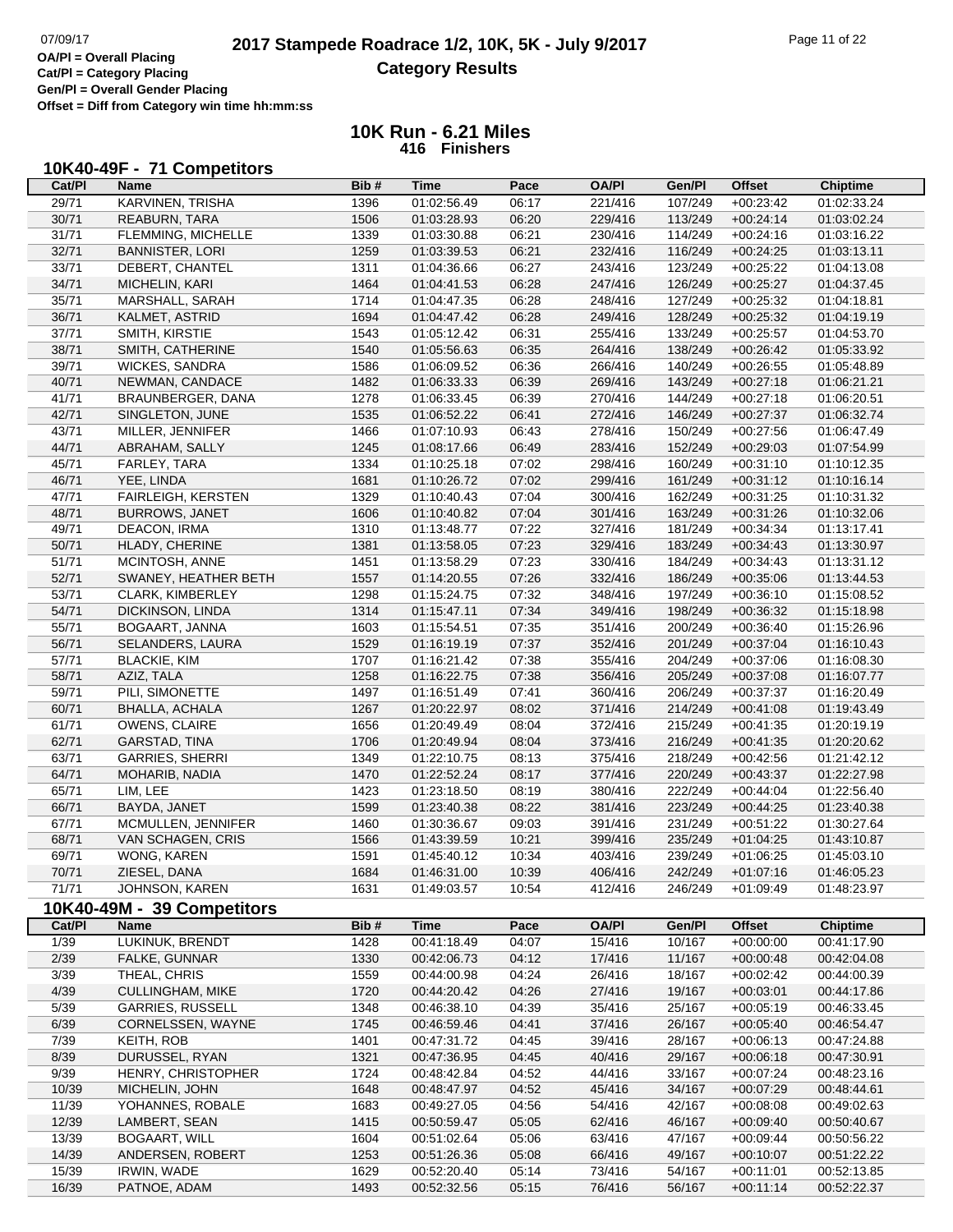## **2017 Stampede Roadrace 1/2, 10K, 5K - July 9/2017** Page 12 of 22<br> **DA/PI** = Overall Placing 2017 Stampede Roadrace 1/2, 10K, 5K - July 9/2017 **Category Results**

**Cat/Pl = Category Placing Gen/Pl = Overall Gender Placing**

**Offset = Diff from Category win time hh:mm:ss**

| 10K40-49M - 39 Competitors |  |
|----------------------------|--|
|----------------------------|--|

| Cat/PI         | Name                                  | Bib#         | Time                       | Pace           | OA/PI              | Gen/Pl             | Offset                     | Chiptime                   |
|----------------|---------------------------------------|--------------|----------------------------|----------------|--------------------|--------------------|----------------------------|----------------------------|
| 17/39          | SPEERS, DALE                          | 1548         | 00:52:55.92                | 05:17          | 79/416             | 58/167             | $+00:11:37$                | 00:52:48.66                |
| 18/39          | JONES, GREG                           | 1393         | 00:53:29.73                | 05:20          | 89/416             | 64/167             | $+00:12:11$                | 00:52:54.29                |
| 19/39          | <b>BRETTHAUER, JENS</b>               | 1717         | 00:54:39.01                | 05:27          | 101/416            | 69/167             | $+00:13:20$                | 00:54:12.22                |
| 20/39          | LAWRENCE, ALLAN                       | 1419         | 00:54:55.23                | 05:29          | 103/416            | 70/167             | $+00:13:36$                | 00:54:37.69                |
| 21/39          | MORRISON, SCOTT                       | 1475         | 00:55:03.50                | 05:30          | 104/416            | 71/167             | $+00:13:45$                | 00:54:53.56                |
| 22/39          | DUMANCEAUX, JOHN                      | 1752         | 00:56:01.04                | 05:36          | 116/416            | 78/167             | $+00:14:42$                | 00:55:37.20                |
| 23/39          | JOHNSON, MICHAEL                      | 1751         | 00:56:01.38                | 05:36          | 117/416            | 79/167             | $+00:14:42$                | 00:55:36.82                |
| 24/39          | <b>FATIMEHIN, TOKS</b>                | 1335         | 00:58:04.57                | 05:48          | 146/416            | 93/167             | $+00:16:46$                | 00:58:03.86                |
| 25/39          | SHAW, BEN                             | 1531         | 00:58:31.80                | 05:51          | 153/416            | 94/167             | $+00:17:13$                | 00:58:22.51                |
| 26/39          | JOHNSON, JEFFREY                      | 1390         | 00:58:52.04                | 05:53          | 159/416            | 97/167             | $+00:17:33$                | 00:58:29.06                |
| 27/39          | <b>KLASSEN, SCOTT</b>                 | 1406         | 00:59:56.56                | 05:59          | 178/416            | 104/167            | $+00:18:38$                | 00:59:26.47                |
| 28/39          | SABHARWAL, SUNIL                      | 1665         | 01:01:53.87                | 06:11          | 206/416            | 111/167            | $+00:20:35$                | 01:01:25.91                |
| 29/39          | SCOTT, BRAD                           | 1527         | 01:02:38.44                | 06:15          | 212/416            | 113/167            | $+00:21:19$                | 01:02:08.94                |
| 30/39          | MICHELIN, LORNE                       | 1465         | 01:04:41.45                | 06:28          | 246/416            | 121/167            | $+00:23:22$                | 01:04:37.16                |
| 31/39          | LAMOUREUX, DEAN                       | 1416         | 01:04:59.27                | 06:29          | 252/416            | 122/167            | $+00:23:40$                | 01:04:27.04                |
| 32/39          |                                       | 1741         |                            |                |                    |                    |                            |                            |
|                | ORR, ROB                              |              | 01:07:00.13                | 06:42          | 275/416            | 128/167            | $+00:25:41$                | 01:06:34.62                |
| 33/39          | SVEJDA, MARTIN                        | 1698         | 01:07:32.01                | 06:45          | 280/416            | 129/167            | $+00:26:13$                | 01:06:58.97                |
| 34/39          | HENDRICKSON, ROB                      | 1379         | 01:09:40.78                | 06:58          | 292/416            | 135/167            | $+00:28:22$                | 01:09:07.08                |
| 35/39          | VANDERVINNE, RANDAL                   | 1569         | 01:11:51.30                | 07:11          | 312/416            | 141/167            | $+00:30:32$                | 01:11:09.70                |
| 36/39          | COBANOGLU, EROL                       | 1299         | 01:16:23.05                | 07:38          | 357/416            | 152/167            | $+00:35:04$                | 01:16:08.15                |
| 37/39          | ANDERSON, REUBEN                      | 1254         | 01:20:07.33                | 08:00          | 369/416            | 156/167            | $+00:38:48$                | 01:19:38.83                |
| 38/39          | CHISHOLM, BRIAN                       | 1290         | 01:46:49.93                | 10:40          | 409/416            | 165/167            | $+01:05:31$                | 01:46:32.49                |
| 39/39          | <b>WELLS, JASON</b>                   | 1678         | 01:49:02.20                | 10:54          | 411/416            | 166/167            | $+01:07:43$                | 01:48:24.97                |
|                | 10K50-59F - 34 Competitors            |              |                            |                |                    |                    |                            |                            |
| Cat/PI         | <b>Name</b>                           | Bib#         | <b>Time</b>                | Pace           | <b>OA/PI</b>       | Gen/Pl             | <b>Offset</b>              | <b>Chiptime</b>            |
| 1/34           | MULLIGAN, ZITA                        | 1477         | 00:44:32.41                | 04:27          | 28/416             | 9/249              | $+00:00:00$                | 00:44:31.30                |
| 2/34           | PLAVA, LILIANA                        | 1727         | 00:49:25.43                | 04:56          | 53/416             | 12/249             | $+00:04:53$                | 00:49:21.91                |
| $3/34$         | <b>WEGNER, NANCY</b>                  | 1580         | 00:54:03.52                | 05:24          | 92/416             | 27/249             | $+00:09:31$                | 00:53:59.50                |
| 4/34           | GIBBS, DEB                            | 1356         | 00:55:48.55                | 05:34          | 113/416            | 38/249             | $+00:11:16$                | 00:55:32.66                |
| 5/34           | SANDERSON, HEIKE                      | 1666         | 00:58:11.96                | 05:49          | 150/416            | 57/249             | $+00:13:39$                | 00:58:05.93                |
|                |                                       |              |                            |                |                    |                    |                            |                            |
|                |                                       |              | 00:59:26.13                |                |                    |                    |                            |                            |
| 6/34           | VEILLEUX, LISA                        | 1571         |                            | 05:56          | 173/416            | 70/249             | $+00:14:53$                | 00:58:51.77                |
| $7/34$         | <b>IRWIN, JACKIE</b>                  | 1735         | 00:59:33.10                | 05:57<br>06:00 | 174/416            | 71/249             | $+00:15:00$                | 00:59:26.09                |
| 8/34           | PHALEN, LINDA                         | 1658         | 01:00:04.55                |                | 181/416            | 77/249             | $+00:15:32$                | 00:59:48.00                |
| 9/34           | MOORE, DONNA                          | 1472         | 01:00:57.50                | 06:05          | 188/416            | 84/249             | $+00:16:25$                | 01:00:37.80                |
| 10/34          | KANJI, NAZLIN                         | 1395         | 01:01:30.43                | 06:09          | 199/416            | 92/249             | $+00:16:58$                | 01:01:28.28                |
| 11/34          | WAITE, ERIN                           | 535          | 01:02:56.43                | 06:17          | 220/416            | 106/249            | $+00:18:24$                | 01:02:35.19                |
| 12/34          | OSWALD, RHONDA                        | 1655         | 01:03:01.56                | 06:18          | 222/416            | 108/249            | $+00:18:29$                | 01:02:31.85                |
| 13/34          | DERBECKER, SUZANNE                    | 1313         | 01:03:11.61                | 06:19          | 224/416            | 109/249            | $+00:18:39$                | 01:03:02.43                |
| 14/34          | <b>CHRISTENSEN, SHERRY</b>            | 1295         | 01:03:13.03                | 06:19          | 225/416            | 110/249            | $+00:18:40$                | 01:02:54.31                |
| 15/34          | <b>BOIVIN, SYLVIE</b>                 | 1688         | 01:06:52.42                | 06:41          | 273/416            | 147/249<br>156/249 | $+00:22:20$                | 01:06:31.89                |
| 16/34          | CUSVELLER, LAURIE                     | 1308         | 01:09:29.42                | 06:56          | 289/416            |                    | $+00:24:57$                | 01:09:29.42                |
| 17/34          | SERUP, SHEILA                         | 1737         | 01:09:35.57                | 06:57          | 290/416            | 157/249            | $+00:25:03$                | 01:09:08.08                |
| 18/34          | MUSAUS, SUSAN                         | 1479         | 01:11:17.62                | 07:07          | 308/416            | 169/249            | $+00:26:45$                | 01:10:51.21                |
| 19/34          | RAWSON, KAREN                         | 1705         | 01:12:16.15                | 07:13          | 316/416            | 175/249            | $+00:27:43$                | 01:12:01.93                |
| 20/34          | SENNETT, CHRISTINE                    | 1530         | 01:13:55.12                | 07:23          | 328/416            | 182/249            | $+00:29:22$                | 01:13:35.72                |
| 21/34          | STAWINSKI, TRACY                      | 1554         | 01:14:27.29                | 07:26          | 338/416            | 191/249            | $+00:29:54$                | 01:13:55.87                |
| 22/34          | LING, SABRINA                         | 1424         | 01:14:46.27                | 07:28          | 343/416            | 194/249            | $+00:30:13$                | 01:14:14.13                |
| 23/34          | COLLIN, JOCELYNE                      | 1301         | 01:16:20.39                | 07:38          | 353/416            | 202/249            | $+00:31:47$                | 01:16:07.05                |
| 24/34          | MASTEL, TRACY                         | 1726         | 01:16:21.16                | 07:38          | 354/416            | 203/249            | $+00:31:48$                | 01:16:07.88                |
| 25/34          | FREY, LYNDA                           | 1619         | 01:17:58.26                | 07:47          | 362/416            | 207/249            | $+00.33.25$                | 01:17:41.31                |
| 26/34          | <b>BRADE, LAURIE</b>                  | 1275         | 01:18:20.83                | 07:50          | 364/416            | 209/249            | $+00:33:48$                | 01:17:59.58                |
| 27/34          | OWENS, JENNIFER                       | 1657         | 01:18:50.23                | 07:53          | 367/416            | 212/249            | $+00:34:17$                | 01:18:19.22                |
| 28/34          | <b>GRAY, SHARON</b>                   | 1363         | 01:18:50.56                | 07:53          | 368/416            | 213/249            | $+00:34:18$                | 01:18:20.18                |
| 29/34          | ADAMS, FATIN                          | 1246         | 01:25:12.78                | 08:31          | 385/416            | 226/249            | $+00:40:40$                | 01:24:57.55                |
| 30/34          | <b>WILLS, LAURIE</b>                  | 1589         | 01:26:26.10                | 08:38          | 389/416            | 229/249            | $+00:41:53$                | 01:25:48.58                |
| 31/34          | KNUTSON, DEBBIE                       | 1634         | 01:46:30.28                | 10:39          | 405/416            | 241/249            | $+01:01:57$                | 01:46:04.29                |
| 32/34          | BERTIN, NADINE                        | 1685         | 01:46:32.24                | 10:39          | 407/416            | 243/249            | $+01:01:59$                | 01:46:32.24                |
| 33/34<br>34/34 | WYLIE, DEBBIE<br><b>BUGEJA, LINDA</b> | 1594<br>1605 | 01:46:49.86<br>01:50:31.73 | 10:40<br>11:03 | 408/416<br>414/416 | 244/249<br>248/249 | $+01:02:17$<br>$+01:05:59$ | 01:46:32.70<br>01:49:50.85 |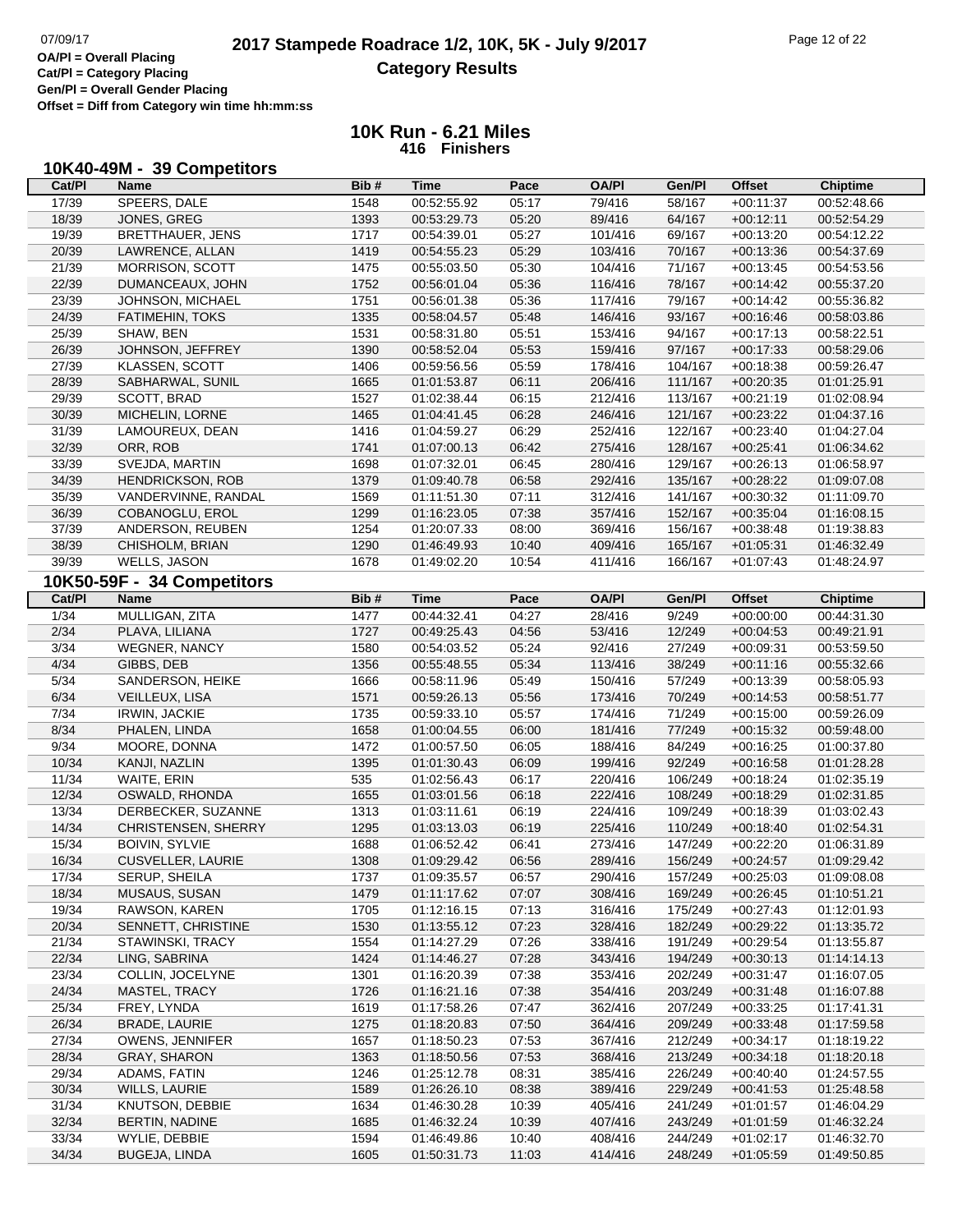# **2017 Stampede Roadrace 1/2, 10K, 5K - July 9/2017** Page 13 of 22<br> **2017 Stampede Roadrace 1/2, 10K, 5K - July 9/2017 Category Results**

**Cat/Pl = Category Placing Gen/Pl = Overall Gender Placing Offset = Diff from Category win time hh:mm:ss**

| 10K50-59M - 29 Competitors |
|----------------------------|
|----------------------------|

| Cat/PI         | <b>Name</b>                | Bib#         | <b>Time</b> | Pace           | <b>OA/PI</b> | Gen/Pl             | <b>Offset</b> | <b>Chiptime</b> |
|----------------|----------------------------|--------------|-------------|----------------|--------------|--------------------|---------------|-----------------|
| 1/29           | MCBETH, MICHAEL            | 1443         | 00:39:29.79 | 03:56          | 7/416        | 5/167              | $+00:00:00$   | 00:39:29.18     |
| 2/29           | FORTIN, PEPSI              | 1343         | 00:42:56.33 | 04:17          | 20/416       | 14/167             | $+00:03:26$   | 00:42:55.14     |
| 3/29           | <b>JOHNSON, KEN</b>        | 1391         | 00:44:49.22 | 04:28          | 30/416       | 20/167             | $+00:05:19$   | 00:44:47.93     |
| 4/29           | PENA, LUIS                 | 1494         | 00:47:17.81 | 04:43          | 38/416       | 27/167             | $+00:07:48$   | 00:47:12.63     |
| 5/29           | THATCHER, COREY            | 1360         | 00:48:27.36 | 04:50          | 42/416       | 31/167             | $+00:08:57$   | 00:48:22.77     |
| 6/29           | MCKAY, RAYMOND             | 1452         | 00:48:38.52 | 04:51          | 43/416       | 32/167             | $+00:09:08$   | 00:48:33.08     |
| 7/29           | FILLIP, TODD               | 1338         | 00:49:04.35 | 04:54          | 49/416       | 38/167             | $+00:09:34$   | 00:48:59.68     |
| 8/29           | EWART, PHIL                | 1327         | 00:51:41.75 | 05:10          | 69/416       | 51/167             | $+00:12:11$   | 00:51:08.71     |
| 9/29           | MARBLE, BOB                | 1725         | 00:52:10.52 | 05:13          | 72/416       | 53/167             | $+00:12:40$   | 00:51:47.81     |
| 10/29          | DARRAS, GLENN              | 1733         | 00:53:03.52 | 05:18          | 81/416       | 59/167             | $+00:13:33$   | 00:52:50.03     |
| 11/29          | MCINNES, JOHN              | 1450         | 00:53:09.38 | 05:18          | 83/416       | 61/167             | $+00:13:39$   | 00:53:04.14     |
| 12/29          | RAFF, TIM                  | 1503         | 00:54:33.66 | 05:27          | 98/416       | 67/167             | $+00:15:03$   | 00:54:13.72     |
| 13/29          | SNOW, PETER                | 1544         | 00:54:36.18 | 05:27          | 100/416      | 68/167             | $+00:15:06$   | 00:54:23.52     |
| 14/29          | GREER, CONRAD              | 1366         | 00:55:54.77 | 05:35          | 114/416      | 76/167             | $+00:16:24$   | 00:55:39.92     |
| 15/29          | <b>KEELING, JAMES</b>      | 1398         | 00:56:06.91 | 05:36          | 119/416      | 81/167             | $+00:16:37$   | 00:55:35.43     |
| 16/29          | MCLELLAN, LOCHLIN          | 1455         | 00:58:02.63 | 05:48          | 145/416      | 92/167             | $+00:18:32$   | 00:57:35.14     |
| 17/29          | ROMANO, ALBERTO            | 1664         | 00:59:02.77 | 05:54          | 163/416      | 100/167            | $+00:19:32$   | 00:58:58.26     |
| 18/29          | DA COSTA GOMEZ, FELIX      | 1309         | 00:59:25.52 | 05:56          | 171/416      | 103/167            | $+00:19:55$   | 00:59:19.77     |
| 19/29          | PANDILA, AMAR              | 1488         | 01:01:08.67 | 06:06          | 191/416      | 106/167            | $+00:21:38$   | 01:00:39.35     |
| 20/29          | KITTLITZ, KEN              | 1405         | 01:02:32.27 | 06:15          | 211/416      | 112/167            | $+00:23:02$   | 01:02:02.55     |
| 21/29          | RUDY, BLAIR                | 1518         | 01:02:50.07 | 06:17          | 215/416      | 114/167            | $+00:23:20$   | 01:02:24.63     |
| 22/29          | <b>GELINAS, BRIAN</b>      | 1350         | 01:03:19.72 | 06:19          | 228/416      | 116/167            | $+00:23:49$   | 01:03:13.10     |
| 23/29          | FIELD, STEVE               | 1337         | 01:13:10.85 | 07:19          | 320/416      | 143/167            | $+00:33:41$   | 01:13:05.10     |
| 24/29          | JANEWSKI, MURRAY           | 1389         | 01:13:33.99 | 07:21          | 325/416      | 146/167            | $+00:34:04$   | 01:13:14.43     |
| 25/29          |                            |              | 01:14:29.51 |                |              |                    |               |                 |
| 26/29          | <b>CUSVELLER, KEES</b>     | 1307         |             | 07:26<br>07:29 | 340/416      | 148/167<br>150/167 | $+00:34:59$   | 01:14:13.62     |
|                | SIQUEIRA, TERRENCE         | 1537         | 01:14:59.66 |                | 346/416      |                    | $+00:35:29$   | 01:14:51.13     |
| 27/29          | PIPER, GORD                | 1498         | 01:23:08.25 | 08:18          | 378/416      | 158/167            | $+00:43:38$   | 01:22:39.63     |
| 28/29<br>29/29 | MCMULLEN, GARY             | 1459<br>1590 | 01:23:52.70 | 08:23          | 382/416      | 159/167            | $+00:44:22$   | 01:23:43.27     |
|                | <b>WILLS, ROBERT</b>       |              | 01:26:24.84 | 08:38          | 387/416      | 160/167            | $+00:46:55$   | 01:25:45.86     |
|                |                            |              |             |                |              |                    |               |                 |
|                | 10K60-69F - 19 Competitors |              |             |                |              |                    |               |                 |
| Cat/PI         | <b>Name</b>                | Bib#         | <b>Time</b> | Pace           | <b>OA/PI</b> | Gen/Pl             | <b>Offset</b> | <b>Chiptime</b> |
| 1/19           | HANTZSCH, PATRICIA         | 334          | 00:55:07.64 | 05:30          | 106/416      | 34/249             | $+00:00:00$   | 00:55:02.58     |
| 2/19           | RODGER, ANNE               | 1513         | 00:55:23.89 | 05:32          | 108/416      | 35/249             | $+00:00:16$   | 00:55:17.74     |
| 3/19           | ELLIOTT, JUDITH            | 1322         | 00:57:46.44 | 05:46          | 141/416      | 52/249             | $+00:02:38$   | 00:57:32.05     |
| 4/19           | MURPHY, PATSY              | 1653         | 00:58:07.15 | 05:48          | 147/416      | 54/249             | $+00:02:59$   | 00:57:52.77     |
| 5/19           | MADIGAN, MARINA            | 1644         | 00:59:20.63 | 05:56          | 170/416      | 68/249             | $+00:04:12$   | 00:59:14.59     |
| 6/19           | MACDONALD-GRAY, BETTY      | 1432         | 01:00:47.09 | 06:04          | 187/416      | 83/249             | $+00:05:39$   | 01:00:38.11     |
| 7/19           | FAIRBOURN, LILLIAN         | 1328         | 01:01:09.25 | 06:06          | 193/416      | 87/249             | $+00:06:01$   | 01:00:40.23     |
| 8/19           | HENDERSON, LUCIE           | 1377         | 01:03:18.25 | 06:19          | 226/416      | 111/249            | $+00:08:10$   | 01:03:06.88     |
| 9/19           | LEIGH, SHEILA              | 1421         | 01:04:11.16 | 06:25          | 237/416      | 119/249            | $+00:09:03$   | 01:03:42.42     |
| 10/19          | SANTOS, ANATALIA           | 1522         | 01:04:20.17 | 06:26          | 239/416      | 120/249            | $+00:09:12$   | 01:03:47.83     |
| 11/19          | BRAGER, NANCY              | 1277         | 01:10:55.32 | 07:05          | 302/416      | 164/249            | $+00:15:47$   | 01:10:44.15     |
| 12/19          | <b>GERLACH, KARIN</b>      | 1351         | 01:11:10.64 | 07:07          | 305/416      | 166/249            | $+00:16:03$   | 01:10:58.87     |
| 13/19          | NATHANSON, SYLVA           | 1481         | 01:13:48.03 | 07:22          | 326/416      | 180/249            | $+00:18:40$   | 01:13:16.45     |
| 14/19          | ARCHIBALD, EVELYN          | 1716         | 01:14:06.73 | 07:24          | 331/416      | 185/249            | $+00:18:59$   | 01:14:02.21     |
| 15/19          | VANCE, JOANNE              | 1568         | 01:14:22.36 | 07:26          | 334/416      | 187/249            | $+00:19:14$   | 01:13:51.10     |
| 16/19          | CLEIREN, GHISLAINE         | 1607         | 01:14:39.90 | 07:27          | 341/416      | 193/249            | $+00:19:32$   | 01:14:10.38     |
| 17/19          | WAUTERS, JOAN              | 1579         | 01:14:54.67 | 07:29          | 344/416      | 195/249            | $+00:19:47$   | 01:14:23.39     |
| 18/19          | SCARPINO, LINA             | 1526         | 01:18:33.32 | 07:51          | 365/416      | 210/249            | $+00:23:25$   | 01:18:20.43     |
| 19/19          | COOPER, BONNIE             | 1303         | 01:48:53.60 | 10:53          | 410/416      | 245/249            | $+00:53:45$   | 01:48:27.39     |
|                | 10K60-69M - 16 Competitors |              |             |                |              |                    |               |                 |
| Cat/PI         | <b>Name</b>                | Bib#         | <b>Time</b> | Pace           | <b>OA/PI</b> | Gen/Pl             | <b>Offset</b> | <b>Chiptime</b> |
| 1/16           | VALLE, ALFONSO             | 1677         | 00:49:10.90 | 04:55          | 51/416       | 40/167             | $+00:00:00$   | 00:49:09.61     |
| 2/16           | VANGILST, JIM              | 1570         | 00:49:21.70 | 04:56          | 52/416       | 41/167             | $+00:00:10$   | 00:49:15.15     |
| 3/16           | WAKOLUK, JOHN              | 1576         | 00:55:58.75 | 05:35          | 115/416      | 77/167             | $+00:06:47$   | 00:55:56.28     |
| 4/16           | SMITH, KEVIN               | 1542         | 00:57:42.01 | 05:46          | 139/416      | 89/167             | $+00:08:31$   | 00:57:24.47     |
| 5/16           | FREIBURGER, RON            | 1344         | 00:57:56.87 | 05:47          | 144/416      | 91/167             | $+00:08:45$   | 00:57:38.15     |
| 6/16           | CLARK, JAMIE               | 1297         | 01:01:32.49 | 06:09          | 200/416      | 108/167            | $+00:12:21$   | 01:01:17.65     |
| 7/16           | JAMAL, AL                  | 1387         | 01:04:25.43 | 06:26          | 240/416      | 120/167            | $+00:15:14$   | 01:04:00.48     |